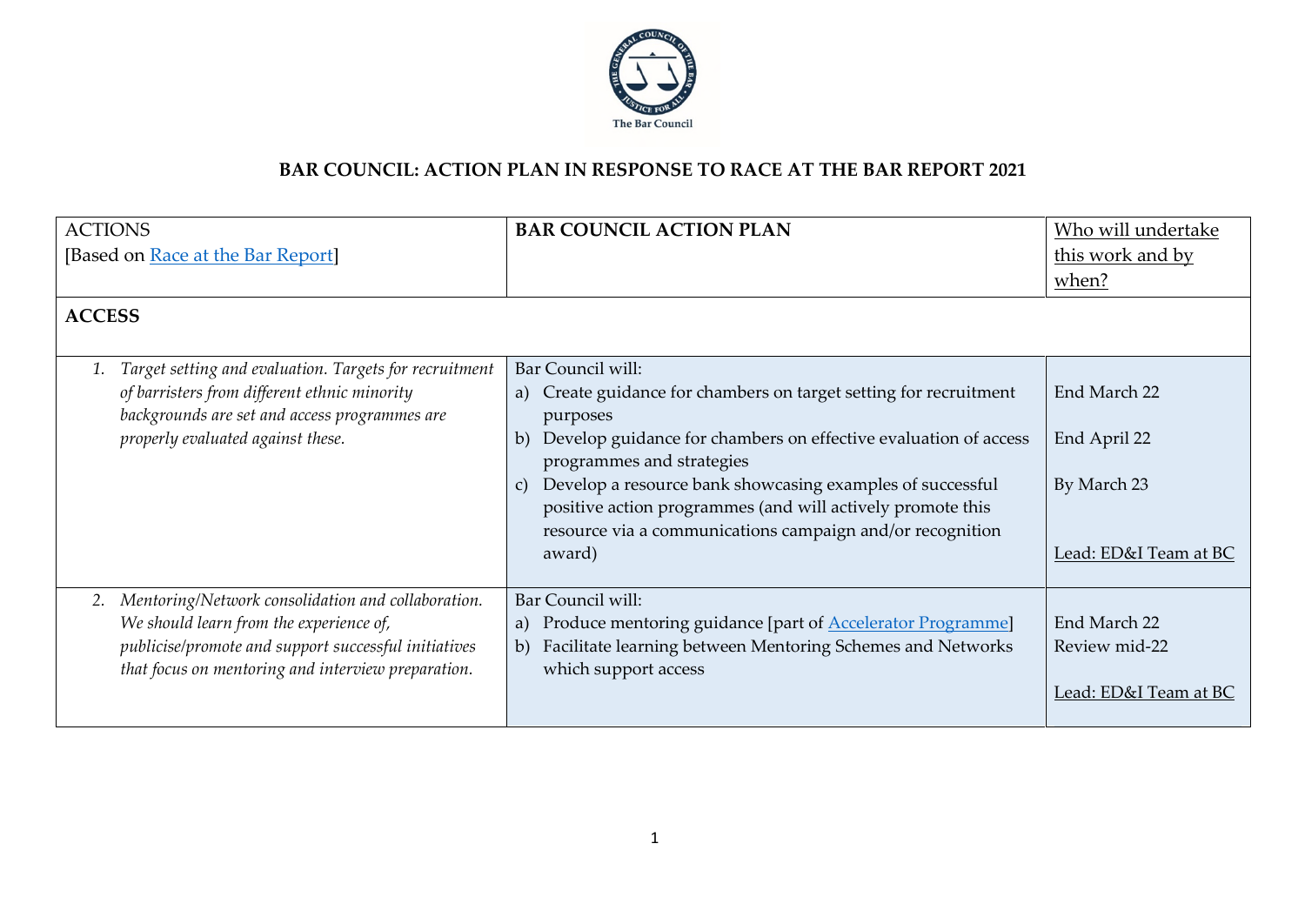| 3. | Targeted financial support. Consider ways to provide    | Bar Council will:                                                             |                        |
|----|---------------------------------------------------------|-------------------------------------------------------------------------------|------------------------|
|    | financial support for further expansion of means tested | a) Meet with CLs, SBAs & Inns to discuss options for targeted                 | Summer 22              |
|    | scholarships and grants for students and pupils.        | funding.                                                                      |                        |
|    |                                                         | Work with stakeholders to ensure there is a one stop shop facility<br>b)      | June 22                |
|    |                                                         | for information on sources of funding for students.                           |                        |
|    |                                                         | Help co-ordinate funded work experience placements for Black<br>$\mathcal{C}$ | Review Sept 22         |
|    |                                                         | students (e.g., the 10K Black Interns programme)                              |                        |
|    |                                                         |                                                                               | Lead: ED&I Team at BC  |
|    |                                                         |                                                                               |                        |
| 4. | Website Bar literature/messaging should demonstrate     | Bar Council will:                                                             |                        |
|    | an authentic commitment to race diversity and           | a) Produce advice and guidance on appropriate language and                    | By Jan 23              |
|    | inclusion. i.e., a commitment to race, diversity, and   | imagery to promote diversity                                                  |                        |
|    | inclusion more broadly, which is not only visual but    | b) Work to support chambers in implementing $4(a)$ – above -                  | Review guide in Oct 22 |
|    | demonstrable in specific actions and tangible           | (including via the <b>Fair Recruitment Guide</b> and <b>training</b> ).       |                        |
|    | commitments.                                            | Review and amend its own literature and that of any<br>$\mathcal{C}$ )        | Dec 22                 |
|    |                                                         | programmes in which it is involved to ensure it represents good               |                        |
|    |                                                         | practice in inclusion.                                                        |                        |
|    |                                                         |                                                                               | Lead: ED&I Team at BC  |
|    |                                                         |                                                                               |                        |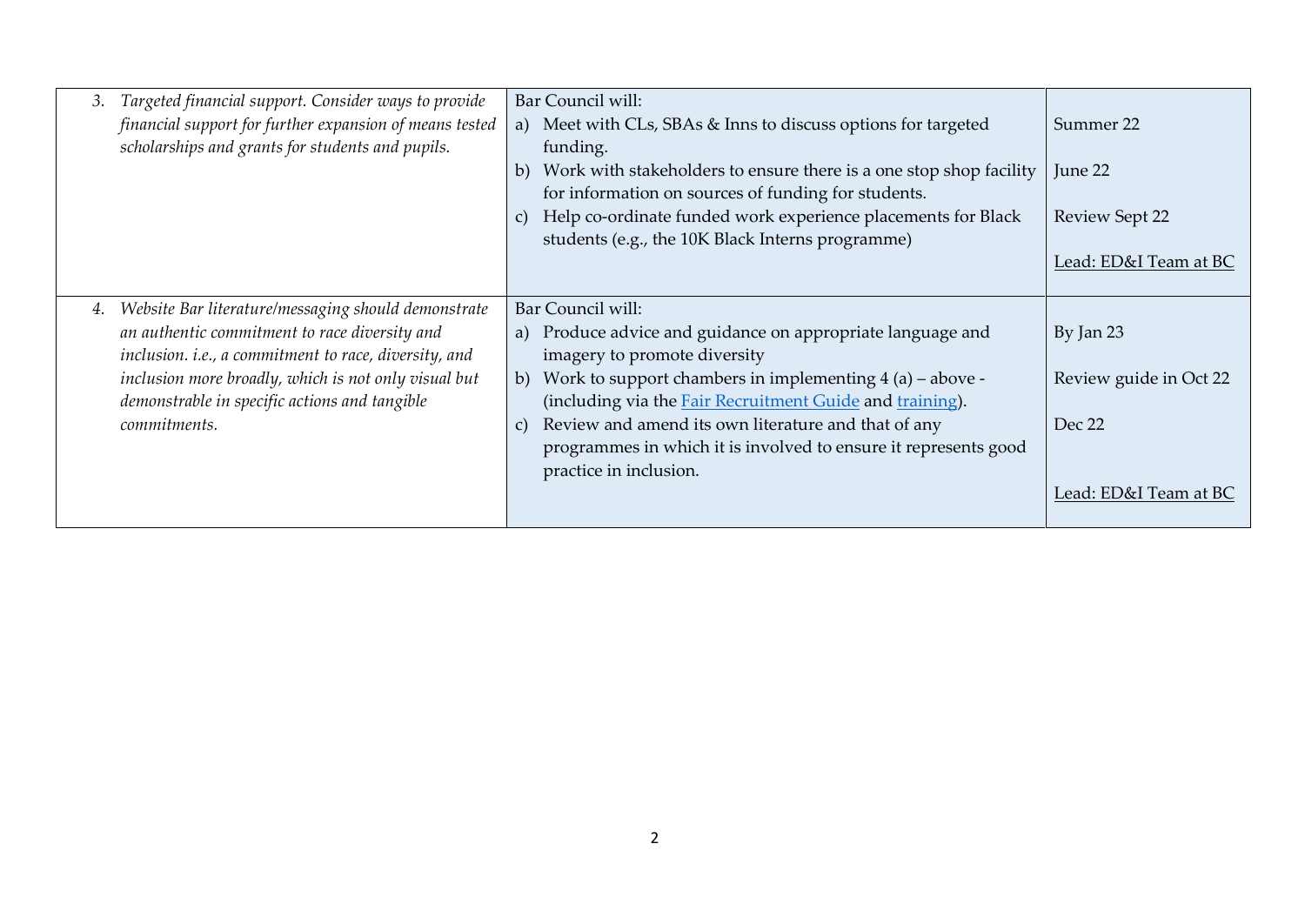| Recruitment processes should be improved.<br>5.                                                                                                                                                      | Bar Council will:                                                                |                        |
|------------------------------------------------------------------------------------------------------------------------------------------------------------------------------------------------------|----------------------------------------------------------------------------------|------------------------|
| Specifically:                                                                                                                                                                                        | Ensure appropriate and up to date advice is available via the <b>Fair</b><br>a)  | Review annually (Oct)  |
| Information/Application pack messaging<br>$a$ .                                                                                                                                                      | Recruitment guide and in Fair Recruitment training.                              |                        |
| (Chambers that wish to be more diverse should be                                                                                                                                                     | Provide recruitment advice to chambers via the <b>E&amp;D</b> helpline<br>b)     | Review annually (Oct)  |
| explicit about this in their pupillage recruitment                                                                                                                                                   | and EDO network.                                                                 |                        |
| strategy and communications)                                                                                                                                                                         | Research effectiveness of contextual recruitment systems (e.g.,<br>$\mathcal{C}$ | By Dec 23              |
| b. Application form weightings (should be reviewed                                                                                                                                                   | RARE) and provide advice to chambers on where to access these.                   |                        |
| to recognise overcoming adversity, opportunities                                                                                                                                                     | d) Work with the BSB to ensure regulation supports recruitment                   | By Dec 23              |
| available to candidates)                                                                                                                                                                             | good practice.                                                                   |                        |
| Panel make-up (should be diverse as possible)                                                                                                                                                        |                                                                                  | Lead: ED&I Team at BC  |
| Feedback (as much feedback as possible should be<br>d.                                                                                                                                               |                                                                                  |                        |
| provided at each stage e.g., scoring data)                                                                                                                                                           |                                                                                  |                        |
| [Bar Council to support chambers with the above by<br>monitoring the impact of existing recruitment tools on<br>diversity and providing additional advice and guidance<br>to chambers where needed]. |                                                                                  |                        |
| Research unsuccessful applicants from ethnic minority<br>6.                                                                                                                                          | Bar Council will undertake a survey of unsuccessful pupillage                    | By Dec 22              |
| backgrounds. Further research should be undertaken to                                                                                                                                                | gateway applicants and run focus groups to follow up on the                      |                        |
| better understand why candidates from under-                                                                                                                                                         | qualitative aspects of their experience and identify any lessons that            |                        |
| represented groups have not been shortlisted/selected                                                                                                                                                | can be learnt from their experience.                                             |                        |
| for pupillage                                                                                                                                                                                        |                                                                                  | Lead: BC Research Team |
|                                                                                                                                                                                                      |                                                                                  |                        |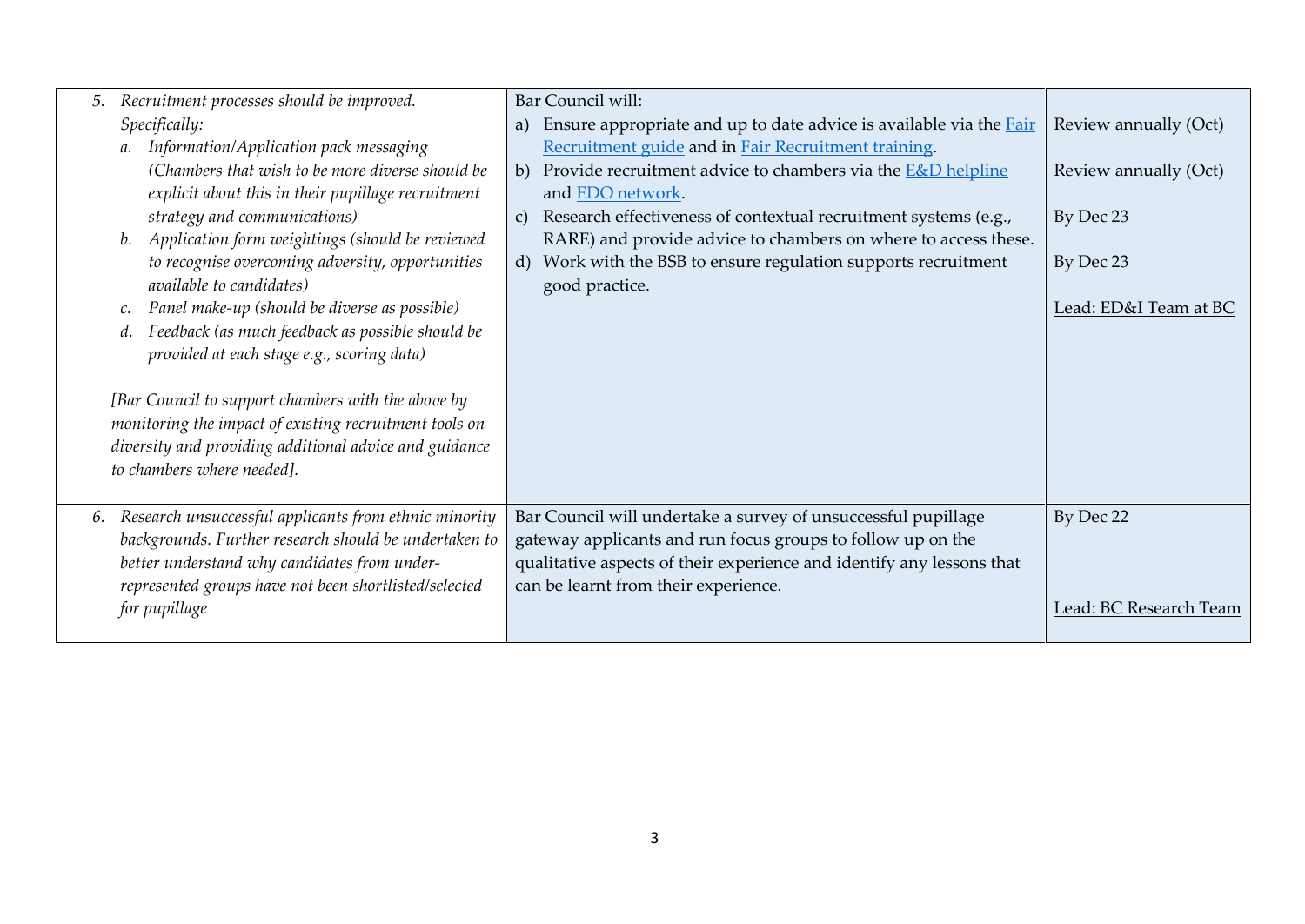|    | Careers Resources should be developed to amplify<br>messaging to schools and colleges. Use of media (e.g.,<br>films 'Becoming a Barrister' etc.) should be considered<br>where asking barristers to visit educational settings is<br>too resource intensive. Those educational settings<br>attended by barristers should be targeted based on the<br>diversity of their students. | <b>Bar Council will</b><br>Work with stakeholders to create short films to demystify careers<br>a)<br>at the Bar for students and make these resources available for<br>everyone across the bar to use<br>b) Review its own existing outreach programmes to ensure<br>resources are targeted towards institutions with diverse students. | By June 23<br>End April 22<br>Lead: ED&I Team at BC                                                            |
|----|-----------------------------------------------------------------------------------------------------------------------------------------------------------------------------------------------------------------------------------------------------------------------------------------------------------------------------------------------------------------------------------|------------------------------------------------------------------------------------------------------------------------------------------------------------------------------------------------------------------------------------------------------------------------------------------------------------------------------------------|----------------------------------------------------------------------------------------------------------------|
|    | <b>RETENTION</b>                                                                                                                                                                                                                                                                                                                                                                  |                                                                                                                                                                                                                                                                                                                                          |                                                                                                                |
| 8. | Target setting and evaluation. Targets for the<br>retention and development of barristers from ethnic<br>minority backgrounds are set and programmes are<br>properly evaluated against these.                                                                                                                                                                                     | Bar Council will create guidance for Chambers on:<br>Target setting for retention purposes.<br>a)<br>Data collection on retention<br>b)<br>Effective evaluation of retention programmes and strategies.<br>C)<br><b>Bar Council will</b><br>d) Explore ways to collect and analyse data on retention for the Bar<br>as whole             | March 22 (See 1a)<br>Dec 22<br>April 22 (See 1b)<br>Dec 22<br>Lead: ED&I Team at<br><b>BC/BC Research Team</b> |
| 9. | Barristers income should be monitored at a chambers<br>level by ethnicity and information used to support<br>practice management.                                                                                                                                                                                                                                                 | The Bar Council will:<br>a) Promote income monitoring by ethnicity in chambers (using our<br>Toolkit).<br>b) Monitor income by ethnicity across the profession.                                                                                                                                                                          | <b>Review Dec 22</b><br>Autumn 22<br>Lead: ED&I Team at<br><b>BC/BC Research Team</b>                          |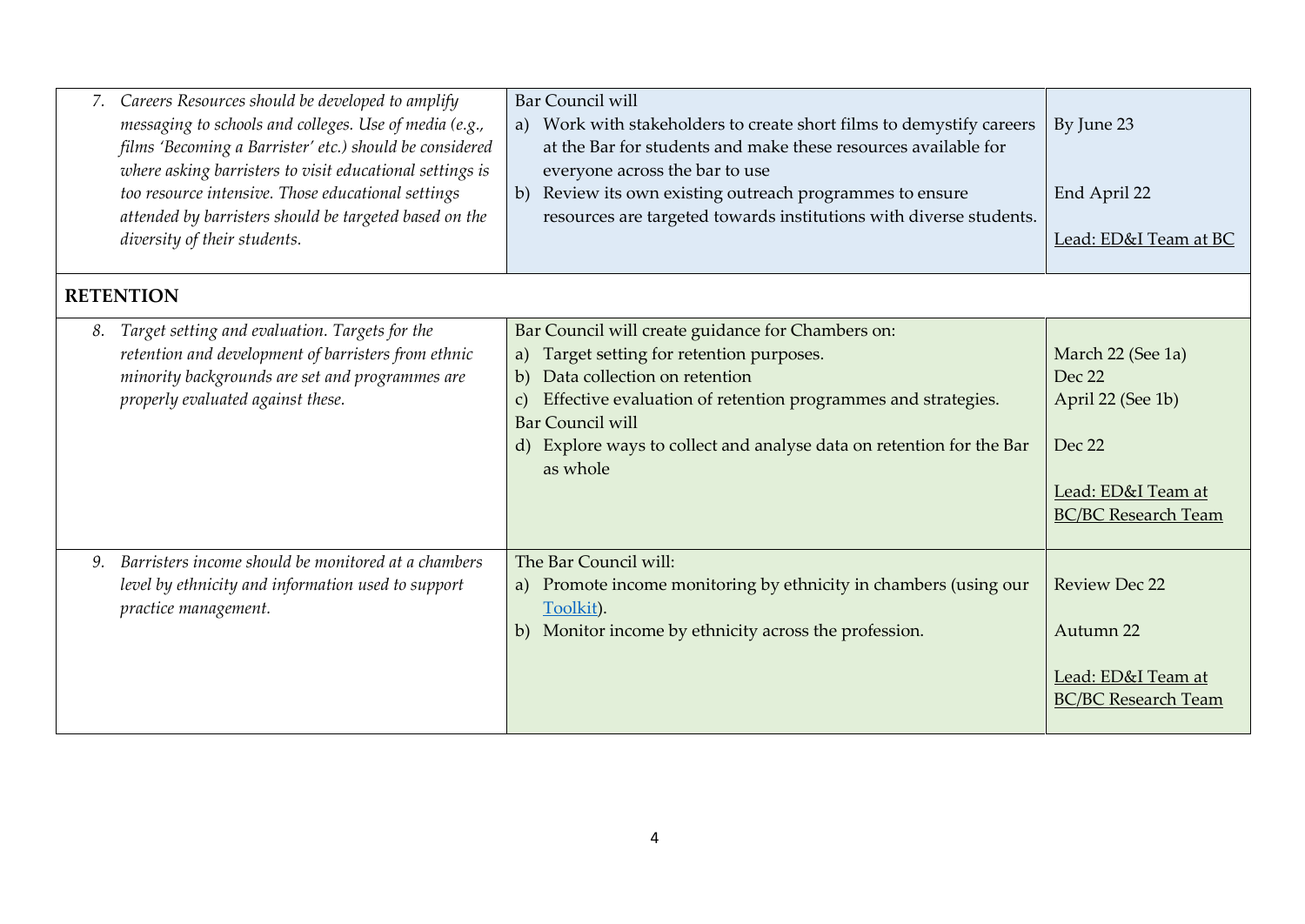| 10. Bar Council should establish a methodology and toolkit<br>to support monitoring work allocation/income by race<br>and training/guidance for clerks.                                                                                                                                                                                                           | The Bar Council has already produced income monitoring Toolkits<br>here (Sex) and here (Race). Bar Council will now:<br>a) Monitor and regularly revise these toolkits to ensure they are fit<br>for purpose (based on feedback)<br>b) Hold drop-in sessions for EDOs/Chambers to advise on use of<br>toolkits<br>c) Meet with the IBC/LPMA to discuss ways to support clerks in<br>this area; explore options for training of clerks and monitoring<br>uptake of training | Next review Oct 22<br>Next Drop-in May 22<br>March 22<br>Lead: ED&I Team at BC |
|-------------------------------------------------------------------------------------------------------------------------------------------------------------------------------------------------------------------------------------------------------------------------------------------------------------------------------------------------------------------|----------------------------------------------------------------------------------------------------------------------------------------------------------------------------------------------------------------------------------------------------------------------------------------------------------------------------------------------------------------------------------------------------------------------------------------------------------------------------|--------------------------------------------------------------------------------|
| 11. Action plans should be developed to address<br>inequalities in income/work distribution by race in<br>chambers and by clients of the Bar                                                                                                                                                                                                                      | The Bar Council will provide guidance to chambers in addressing<br>any inequalities identified in income via its helplines, workshops,<br>training, and bespoke consultancy offer.                                                                                                                                                                                                                                                                                         | From Feb 22<br>Lead: ED&I Team at BC                                           |
| 12. Practice Management & Development. The Bar<br>Council should work with chambers to develop practice<br>management resources that recognise the<br>discrimination faced by ethnic minority barristers. We<br>should promote the development of practice<br>management and training for practice managers. We<br>should recognise progress made.                | Bar Council will ensure planned resources on practice management<br>(via its Accelerator Programme) incorporate good practice in<br>supporting under-represented barristers and barristers who may<br>have faced discrimination.                                                                                                                                                                                                                                           | From Feb 22<br>Lead: ED&I Team at BC                                           |
| 13. Bar Council should encourage the establishment of<br>support and nurturing programmes for (i) New<br>Practitioners; and (ii) Senior Juniors from<br>Black/Mixed Black backgrounds. Programmes should<br>be designed to help participants build and sustain a<br>successful practice. Increased opportunities for<br>mentoring and shadowing are part of this. | The Bar Council will meet with SBAs to discuss the establishment of<br>talent programmes for black barristers in each practice area.                                                                                                                                                                                                                                                                                                                                       | By June 22<br>Lead: ED&I Team at BC                                            |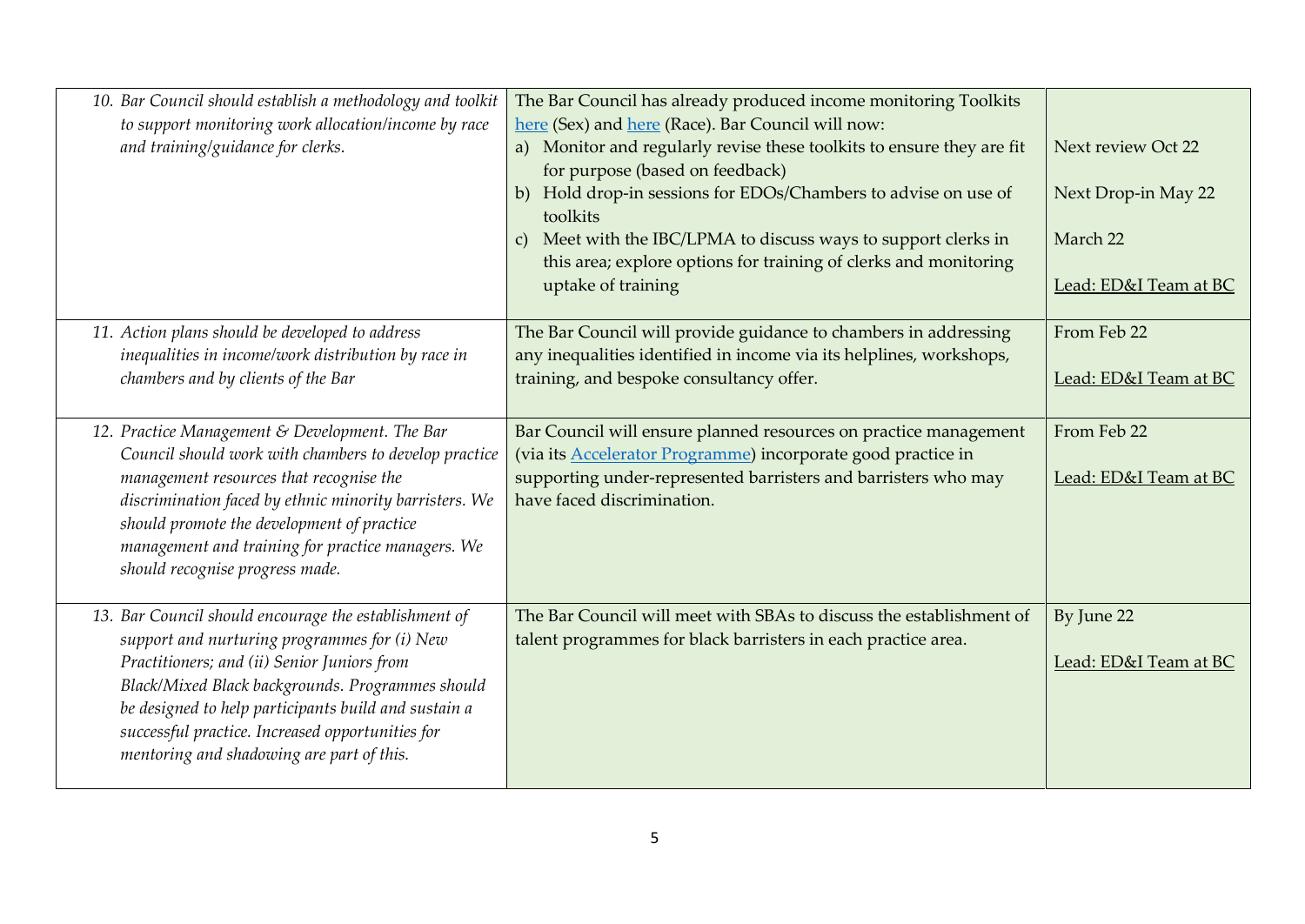| 14. Improving diversity in clerks' rooms should be made a<br>priority.                                                                                                                             | The Bar Council will meet with the IBC to discuss this report and<br>any support it can provide in implementing this recommendation.                                                                                                                                                                                                                                                                          | By April 22<br>Lead: ED&I Team at BC                                       |
|----------------------------------------------------------------------------------------------------------------------------------------------------------------------------------------------------|---------------------------------------------------------------------------------------------------------------------------------------------------------------------------------------------------------------------------------------------------------------------------------------------------------------------------------------------------------------------------------------------------------------|----------------------------------------------------------------------------|
| <b>PROGRESSION</b>                                                                                                                                                                                 |                                                                                                                                                                                                                                                                                                                                                                                                               |                                                                            |
| 15. Target setting and evaluation. Targets for career<br>development of barristers from ethnic minority<br>backgrounds are set and progression programmes are<br>properly evaluated against these. | The Bar Council will:<br>a) Set the targets for representation based on ethnicity /diversity on<br>its own committees and leadership positions (e.g., Committee<br>Chairs/Vice Chairs/barrister representatives on external working<br>groups etc.)                                                                                                                                                           | End May 22<br>March 22 (See 1&2a)                                          |
|                                                                                                                                                                                                    | Create guidance for Chambers on:<br>Target setting for progression purposes.<br>b)<br>Effective evaluation of progression programmes and strategies<br>$\mathcal{C}$                                                                                                                                                                                                                                          | April 22<br>Lead: ED&I Team at BC                                          |
| 16. We should develop formal structured sponsorship<br>programs with the core purpose of achieving career-<br>oriented results for Black/Mixed Black barristers.                                   | The Bar Council will meet with SBAs to discuss the establishment of<br>sponsorship programmes for black barristers in each practice area.<br>Sponsorship can be understood as a form of intermediated<br>impression management, where sponsors act as brand managers and<br>publicists for the people they are sponsoring. *<br>* https://hbr.org/2021/10/whats-the-difference-between-a-mentor-and-a-sponsor | By June 22<br>Lead: ED&I Team at BC                                        |
| 17. The Bar should campaign for targets to be considered<br>for Panels, Silk and JAC appointments for barristers<br>from ethnic minority backgrounds.                                              | The Bar Council will:<br>a) Meet with the QCA, JAC, CPS and AG/SFO to advocate for the<br>establishment of targets.<br>Publish data on Panel membership diversity to support target<br>b)<br>setting by relevant organisations.                                                                                                                                                                               | By June 22<br>Lead: ED&I Team at BC<br>Autumn 22<br>Lead: BC Research Team |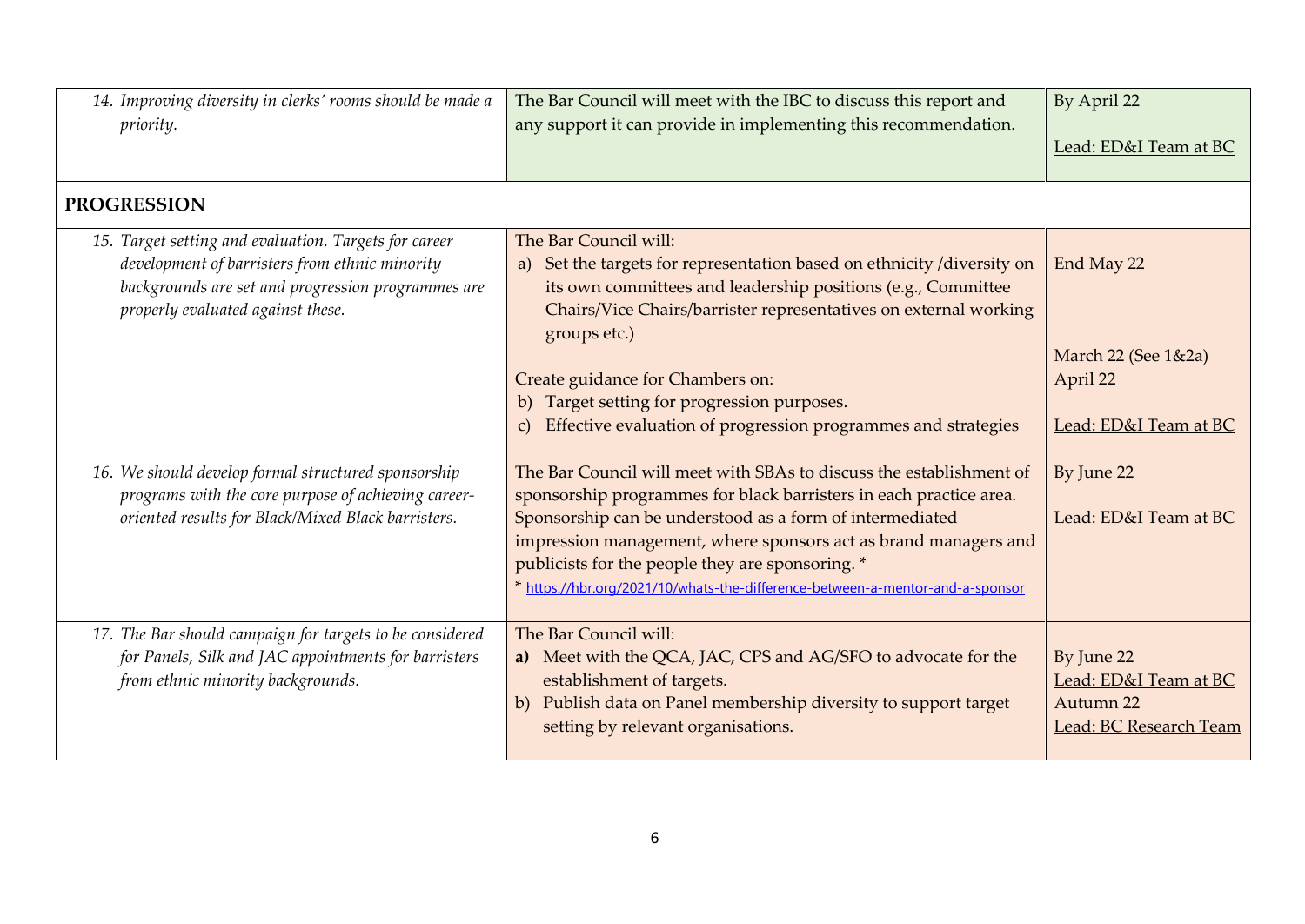| 18. Panel, Silk and Judicial Career Pathways for barristers<br>from under-represented ethnic minority backgrounds<br>should be developed.                                                                                                                                                                                                     | The Bar Council will ask relevant bodies to create clear and<br>transparent career pathway information to assist barristers in<br>developing their careers (securing Panel, Silk, or judicial<br>appointment) and actively promote these pathways through relevant<br>information sessions.                                                                                                  | By June 22<br>Lead: ED&I Team at BC                            |
|-----------------------------------------------------------------------------------------------------------------------------------------------------------------------------------------------------------------------------------------------------------------------------------------------------------------------------------------------|----------------------------------------------------------------------------------------------------------------------------------------------------------------------------------------------------------------------------------------------------------------------------------------------------------------------------------------------------------------------------------------------|----------------------------------------------------------------|
| 19. Leadership Career Pathways for barristers from under-<br>represented ethnic minority backgrounds should be<br>developed.                                                                                                                                                                                                                  | The Bar Council will:<br>a) Create clear and transparent career pathway information on<br>becoming a leader at the Bar (e.g., Head of Chambers, SBA Chair,<br>Bar Council representative, Circuit Leader, Bar based network<br>leader).                                                                                                                                                      | End June 22<br>End July 22                                     |
|                                                                                                                                                                                                                                                                                                                                               | b) Review and continue to offer a Leadership Programme targeting<br>under-represented groups.                                                                                                                                                                                                                                                                                                | Lead: ED&I Team at BC                                          |
| <b>CULTURE</b>                                                                                                                                                                                                                                                                                                                                |                                                                                                                                                                                                                                                                                                                                                                                              |                                                                |
| 20. We should help signpost and support race-based<br>Networks for barristers.                                                                                                                                                                                                                                                                | Bar Council will offer in-kind (including communications) and some<br>financial support to help Networks get established and promote<br>their activities.                                                                                                                                                                                                                                    | From April 22<br>Lead: ED&I Team at BC                         |
| 21. E&D (including race awareness) training.<br>Barristers/Staff and those working with the Bar should<br>undertake regular training on Racism/Anti-Racism.<br>Any barrister taking on a leadership role (in their<br>chambers; SBA/Circuits; Silk or Judicial appointment)<br>should undertake enhanced Equality $\&$ Diversity<br>training. | The Bar Council has already developed a race awareness training<br>product and trained a panel to deliver this guide.<br>Bar Council will now:<br>a) Promote this (and other E&D) training<br>b) Work with the BSB and Bar to ensure the content of this/other<br>E&D training is fit for purpose/identify any other training gaps<br>in this area and the regulatory context supports this. | From Nov 21<br><b>Review March 22</b><br>Lead: ED&I Team at BC |